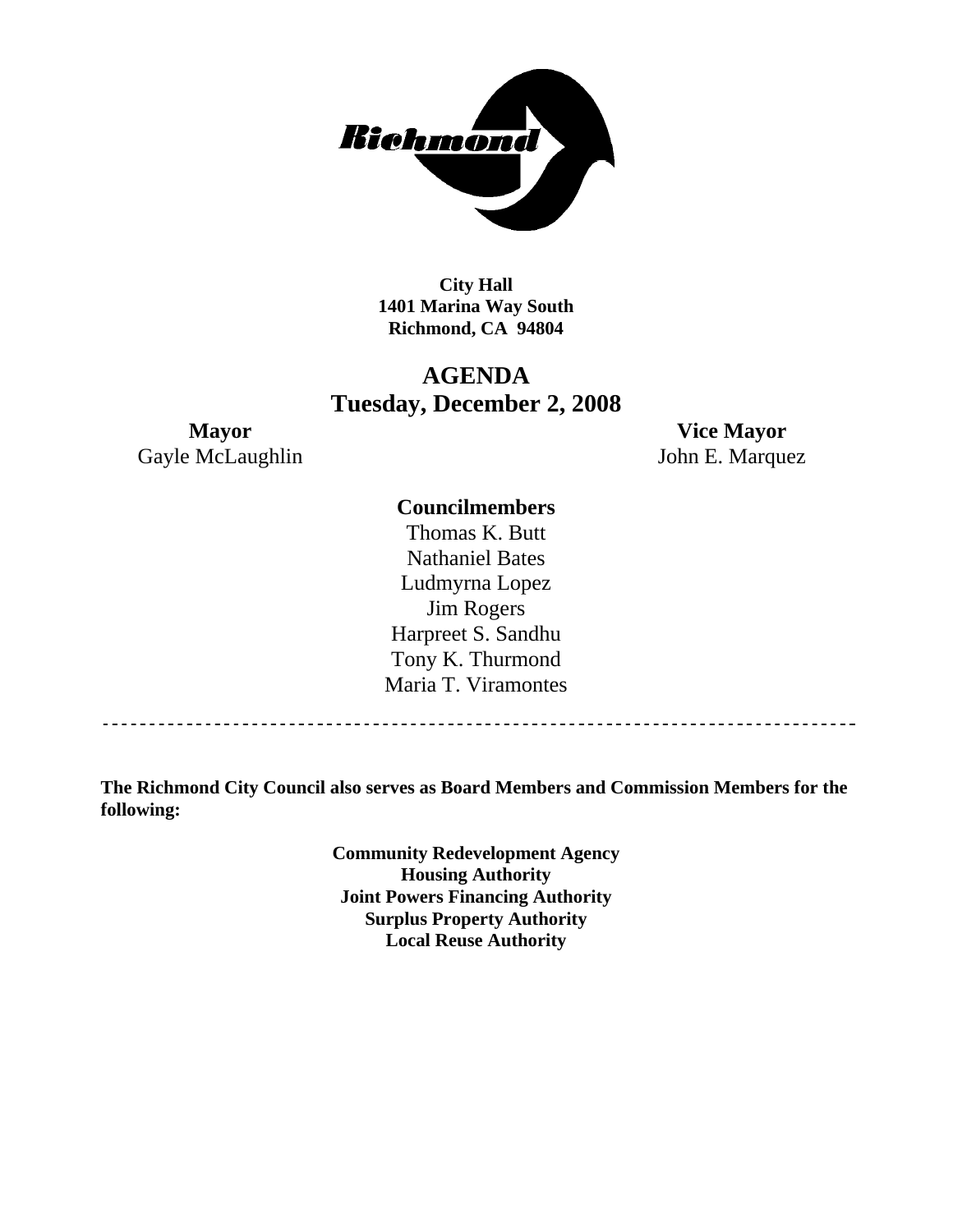# **MEETING PROCEDURES**

The City of Richmond encourages community participation at its City Council meetings and has established procedures that are intended to accommodate public input in a timely and time-sensitive way. As a courtesy to all members of the public who wish to participate in City Council meetings, please observe the following procedures:

**PUBLIC COMMENT ON AGENDA ITEMS:** Anyone who desires to address the City Council on items appearing on the agenda must complete and file a pink speaker's card with the City Clerk **prior** to the City Council's consideration of the item. Once the City Clerk has announced the item and discussion has commenced, no person shall be permitted to speak on the item other than those persons who have submitted their names to the City Clerk. Your name will be called when the item is announced for discussion. **Each speaker will be allowed TWO (2) MINUTES to address the City Council on NON-PUBLIC HEARING items listed on the agenda.** 

**OPEN FORUM FOR PUBLIC COMMENT:** Individuals who would like to address the City Council on matters not listed on the agenda or on **Presentations, Proclamations and Commendations, Report from the City Attorney, or Reports of Officers** may do so under Open Forum. All speakers must complete and file a pink speaker's card with the City Clerk **prior** to the commencement of Open Forum. **The amount of time allotted to individual speakers shall be determined based on the number of persons requesting to speak during this item. The time allocation for each speaker will be as follows: 15 or fewer speakers, a maximum of 2 minutes; 16 to 24 speakers, a maximum of 1 and one-half minutes; and 25 or more speakers, a maximum of 1 minute.** 

#### **SPEAKERS ARE REQUESTED TO OCCUPY THE RESERVED SEATS IN THE FRONT ROW BEHIND THE SPEAKER'S PODIUM AS THEIR NAME IS ANNOUNCED BY THE CITY CLERK.**

**CONSENT CALENDAR:** Consent Calendar items are considered routine and will be enacted, approved or adopted by one motion unless a request for removal for discussion or explanation is received from the audience or the City Council. A member of the audience requesting to remove an item from the Consent Calendar must complete and file a speaker's card with the City Clerk **prior to the City Council's consideration of Item C, Agenda Review.** An item removed from the Consent Calendar may be placed anywhere on the agenda following the City Council's agenda review.

*The City Council's adopted Rules of Procedure recognize that debate on policy is healthy; debate on personalities is not. The Chairperson has the right and obligation to cut off discussion that is too personal, too loud, or too crude.* 

**\*\*\*\*\*\*\*\*\*\*\*\*\*\*\*\*\*\*\*\*\*\*\*\*\*\*\*\*\*\*\*\*\*\*\*\*\*\*\*\*\*\*\*\*\*\*\*\*\*\*\*\*\*\*\*\*\*\***

# **EVENING OPEN SESSION**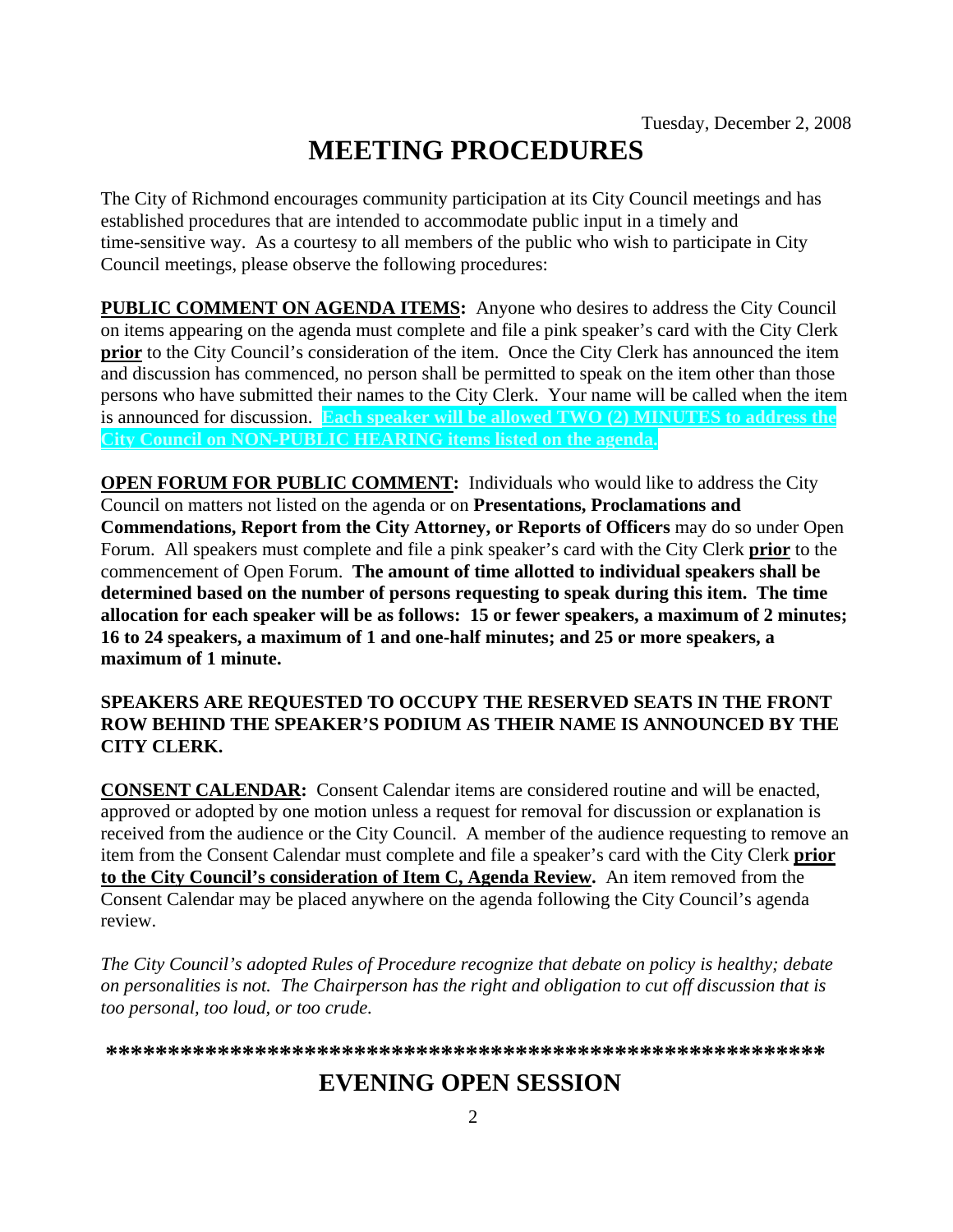Tuesday, December 2, 2008

5:00 p.m.

#### **A. ROLL CALL**

#### **B. PUBLIC COMMENT**

#### **C. ADJOURN TO CLOSED SESSION**

## **CLOSED SESSION**

#### Shimada Room of City Hall

#### **A. CITY COUNCIL**

**A-1.** LIABILITY CLAIMS - PENDING LITIGATION (Government Code Section 54956.9):

David Williamson vs. City of Richmond

Jimmy Russey vs. City of Richmond

**A-2.** CONFERENCE WITH LEGAL COUNSEL - EXISTING LITIGATION (Subdivision [a] of Government Code Section 54956.9):

Booker et al vs. City of Richmond

Communities for a Better Environment (CBE) vs. City of Richmond

**A-3.** CONFERENCE WITH LEGAL COUNSEL - ANTICIPATED LITIGATION (Significant exposure to litigation pursuant to Subdivision (b) of Government Code Section 54956.9):

One Case

**\*\*\*\*\*\*\*\*\*\*\*\*\*\*\*\*\*\*\*\*\*\*\*\*\*\*\*\*\*\*\*\*\*\*\*\*\*\*\*\*\*\*\*\*\*\*\*\*\*\*\*\*\*\*\*\*\*\*\***

#### **CITY COUNCIL RECESS**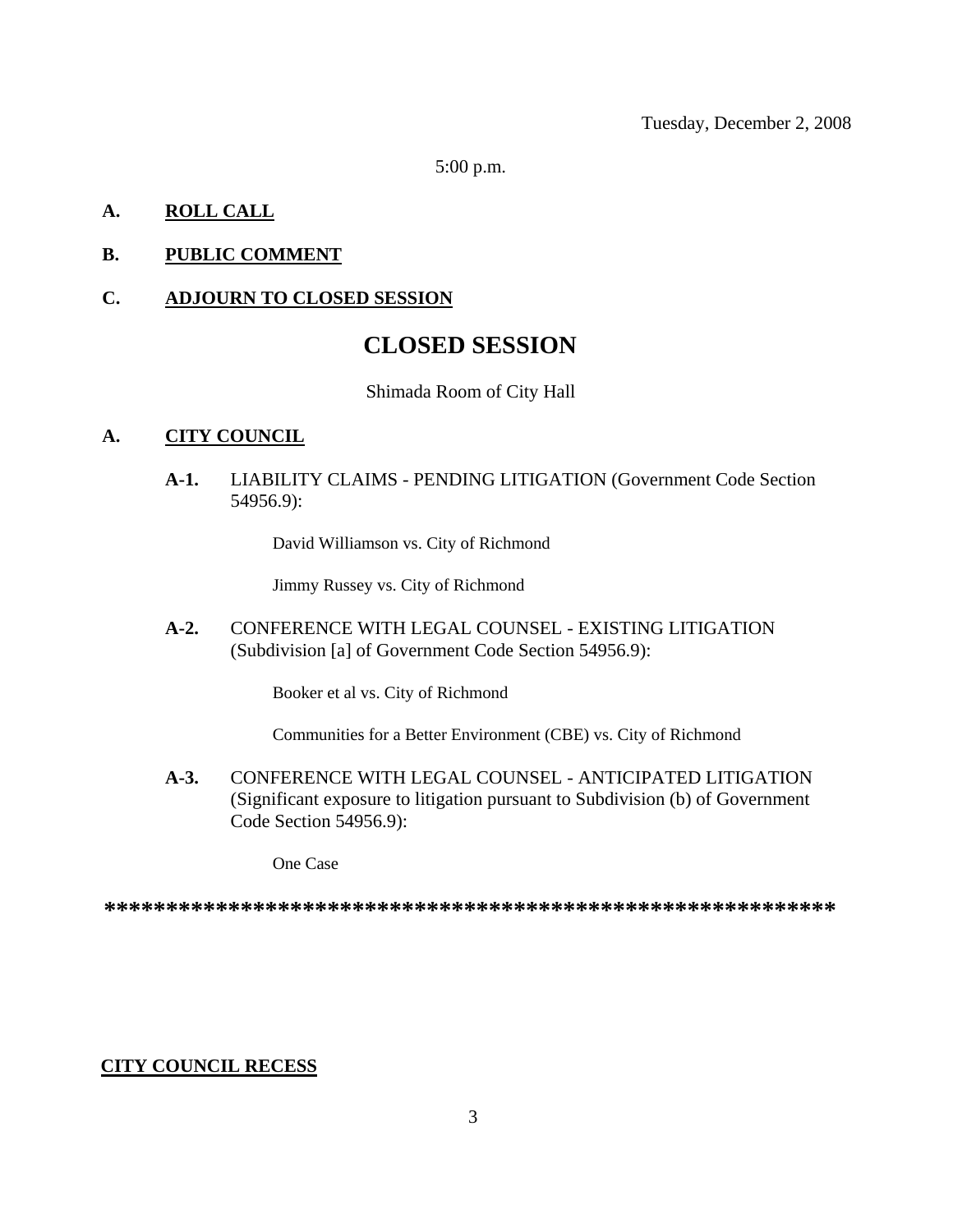Tuesday, December 2, 2008

# **Reception Honoring Outgoing Councilmember TONY K. THURMOND**

6:30 p.m.

#### **CITY COUNCIL RECONVENE**

**\*\*\*\*\*\*\*\*\*\*\*\*\*\*\*\*\*\*\*\*\*\*\*\*\*\*\*\*\*\*\*\*\*\*\*\*\*\*\*\*\*\*\*\*\*\*\*\*\*\*\*\*\*\*\*\*\*\*\***

# **SPECIAL JOINT MEETING OF THE RICHMOND COMMUNITY REDEVELOPMENT AGENCY/CITY COUNCIL**

6:55 p.m.

#### **PLEDGE TO THE FLAG**

- **A. ROLL CALL**
- **B. STATEMENT OF CONFLICT OF INTEREST**

#### **C. CONSENT CALENDAR**

**C-1.** APPROVE minutes of the Special Joint Meeting held on October 28, 2008 - City Clerk's Office (Diane Holmes 620-6513).

#### **D. ADJOURNMENT**

**\*\*\*\*\*\*\*\*\*\*\*\*\*\*\*\*\*\*\*\*\*\*\*\*\*\*\*\*\*\*\*\*\*\*\*\*\*\*\*\*\*\*\*\*\*\*\*\*\*\*\*\*\*\*\*\*\*\*** 

### **CITY COUNCIL**

7:00 p.m.

**A. ROLL CALL**

#### **B. STATEMENT OF CONFLICT OF INTEREST**

**C. AGENDA REVIEW**

#### **D. PRESENTATIONS, PROCLAMATIONS, AND COMMENDATIONS**

- **D-1.** Acknowledge and extend appreciation to the State of California Department of Justice and the Richmond Police Department for their recent efforts to reduce gang violence in the City of Richmond through "Operation Trident." - Councilmember Bates and Vice Mayor Marquez (620-6581).
- **D-2.** Presentation from Chief Executive Officer, Joseph Stewart, about the activities at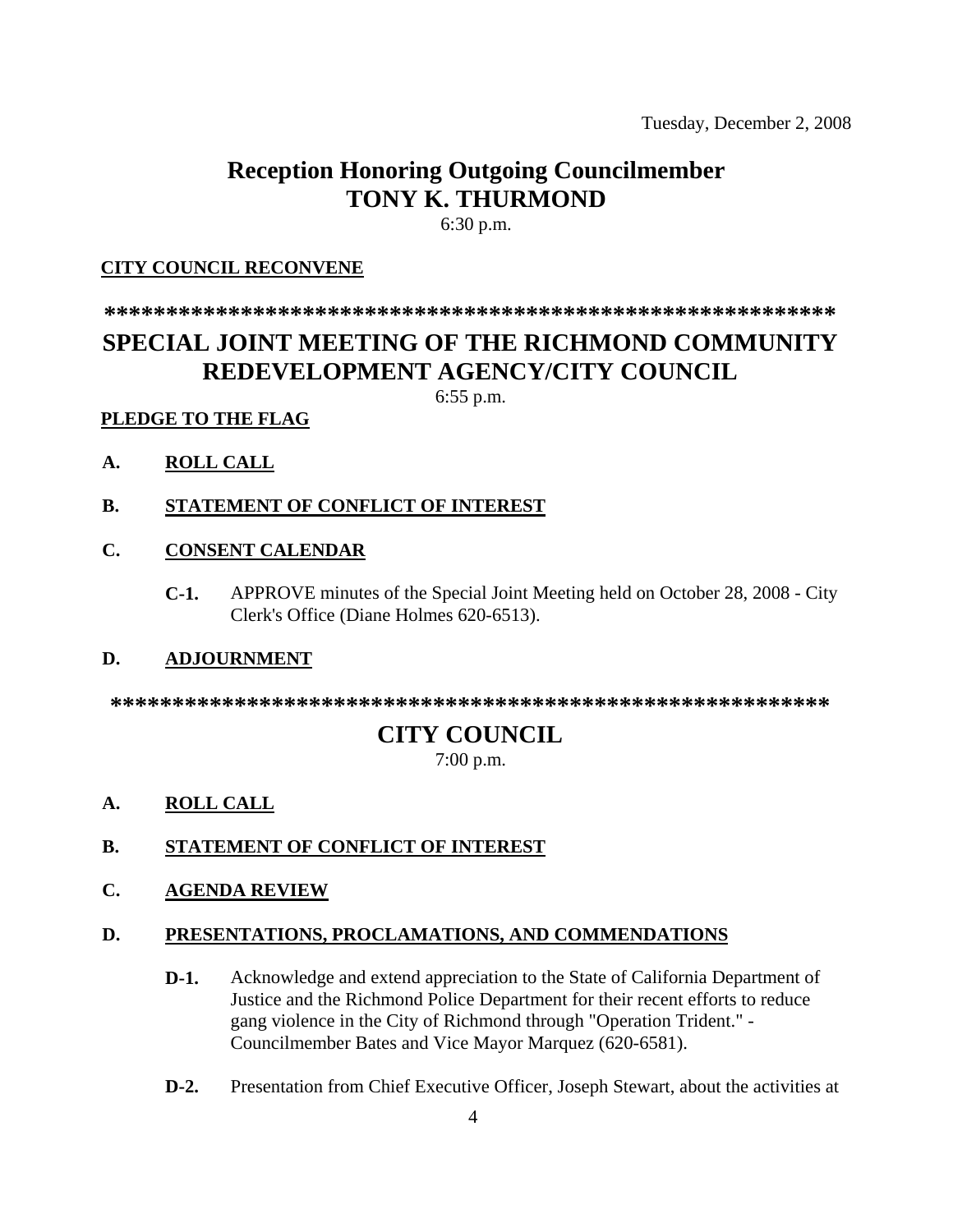Tuesday, December 2, 2008 Doctor's Medical Center - City Manager's Office (Bill Lindsay 620-6512).

**D-3.** Presentation honoring outgoing Councilmember, Tony K. Thurmond, for his dedication, commitment, and service to the City of Richmond - Mayor McLaughlin (620-6503).

#### **E. REPORT FROM THE CITY ATTORNEY OF FINAL DECISIONS MADE AND NON-CONFIDENTIAL DISCUSSIONS HELD DURING CLOSED SESSION**

#### **F. CONSENT CALENDAR**

- **F-1.** APPROVE a contract amendment with Delta Grinding, Inc., dba Diablo Grinding, for rental and operation of street grinding equipment, increasing the contract amount from \$175,000 to \$400,000. This item was reviewed by the Finance Committee at their meeting of November 21, 2008 - Public Works (Yader A. Bermudez 231-3009).
- **F-2.** APPROVE a contract with Holmes Construction for demolition and construction services at Nicholl Park for removal of vandalized and outdated structures, and in the Laurel Park neighborhood area for various parking, safety and aesthetic improvements, in an amount not to exceed \$49,825.00 - Public Works (Yader A. Bermudez 231-3009).
- **F-3.** APPROVE the Second Amended 2008/2009 North Richmond Waste & Recovery Mitigation Fee Expenditure Plan created to mitigate blight and illegal dumping in the incorporated and unincorporated North Richmond areas - City Manager's Office (Bill Lindsay 620-6512).
- **F-4.** APPROVE the installation of six speed-control undulations on Hartnett Avenue and two on Chanslor Avenue near Fifth Street, using the existing City Council approved contract with Malachi Construction with no increase in contract funds - Engineering Services (Rich Davidson 307-8105).
- **F-5.** APPROVE a contract with the law firm of Shute, Mihaly and Weinberger LLP for representation of the City of Richmond in the action entitled Communities for a Better Environment vs. City of Richmond - City Attorney's Office (Randy Riddle 620-6509).
- **F-6.** APPROVE the following appointments: Youth Baseball Advisory Commission: Benny Gill, term expires 12/2/11; Community Development Commission: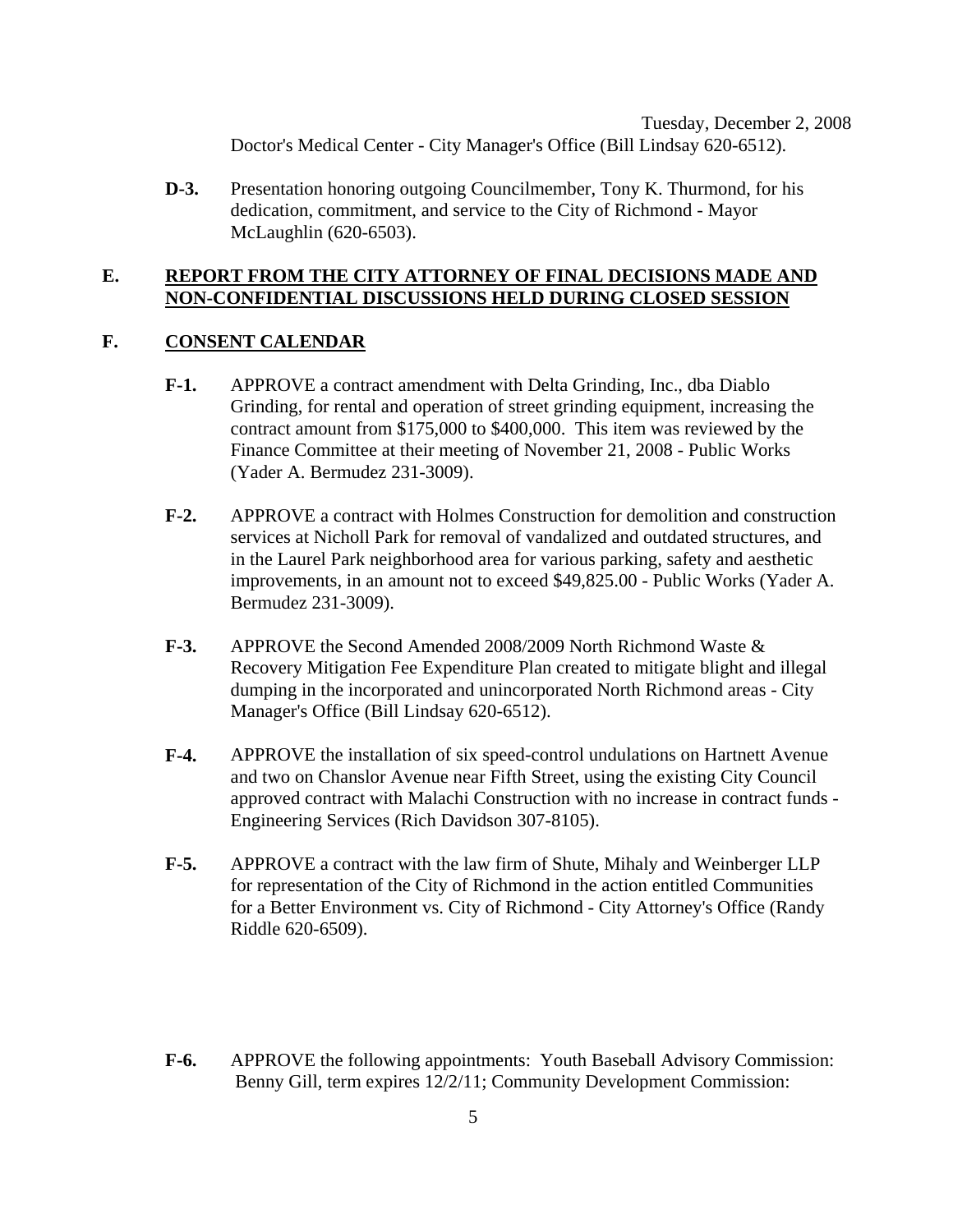Tuesday, December 2, 2008 Jayma Brown, term expires 12/2/2011; Historic Preservation Committee: Donald Bastin, term expires 12/2/2010 - Mayor's Office (Mayor McLaughlin 620-6503).

#### **G. PUBLIC HEARINGS**

- **G-1.** HOLD a public hearing to hear testimony regarding the Master Fee Schedule and adopt a resolution approving the Master Fee Schedule in accordance with Chapters 2.34.040 and 13.45.020 of the Richmond Municipal Code – Finance (James Goins 620-6740).
- **G-2.** INTRODUCE an ordinance amending Richmond Municipal Code Sections 9.20.150 and 9.20.155 to increase the solid waste collection rates to reflect a change in the Consumer Price Index - City Attorney's Office (Randy Riddle 620- 6509).

#### **H. OPEN FORUM FOR PUBLIC COMMENT**

- **I. AGREEMENTS**
- **J. RESOLUTIONS**

#### **K. ORDINANCES**

**K-1.** INTRODUCE an ordinance (first reading) regulating the use of common City Seals and other official City insignia - City Attorney's Office (Randy Riddle 620- 6509).

#### **L. COUNCIL AS A WHOLE**

**L-1.** HEAR a report from the Richmond Police Department regarding an incident at the Richmond BART Station with students from Richmond High School - Councilmember Bates (620-6581).

#### **M. REPORTS OF OFFICERS: STANDING COMMITTEE REPORTS, REFERRALS TO STAFF, AND GENERAL REPORTS (INCLUDING AB 1234 REPORTS)**

#### **N. ADJOURNMENT**

**\*\*\*\*\*\*\*\*\*\*\*\*\*\*\*\*\*\*\*\*\*\*\*\*\*\*\*\*\*\*\*\*\*\*\*\*\*\*\*\*\*\*\*\*\*\*\*\*\*\*\*\*\*\*\*\*\*\*** 

*This agenda may be previewed on KCRT – Channel 28, Richmond Television, City website ci.richmond.ca.us. Any documents produced by the City and distributed to a majority of the*